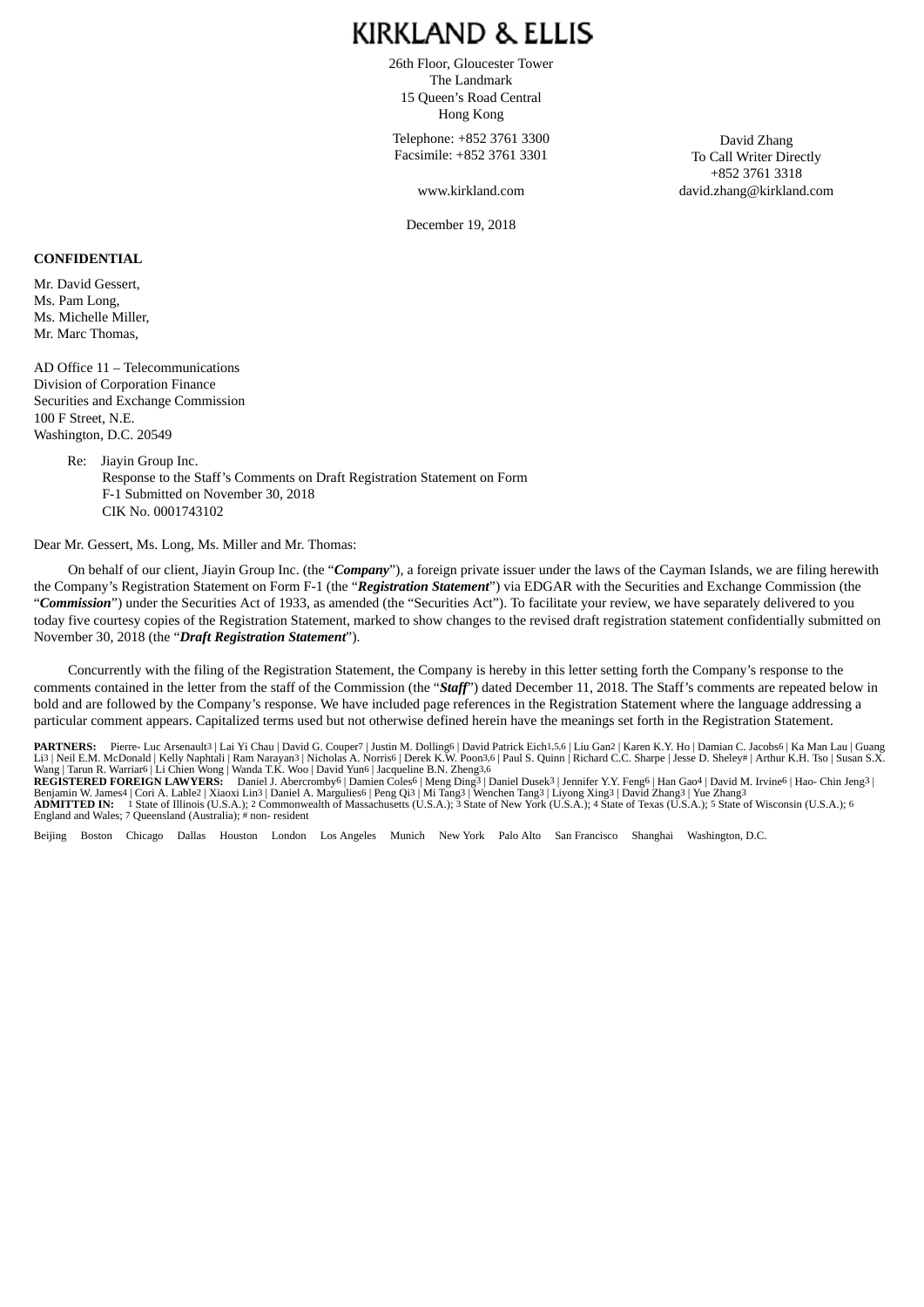Division of Corporation Finance Office of Financial Services Securities and Exchange Commission December 19, 2018 Page 2

In accordance with the Jumpstart Our Business Startups Act and the Fixing America's Surface Transportation Act, the Company plans to file an amendment to the Registration Statement containing the estimated price range and offering size and launch the road show no earlier than 15 days after the date hereof and would appreciate the Staff's prompt feedback to this filing.

Draft Registration Statement on Form F-1 Submitted December 3, 2018

Prospectus Summary

Recent Developments, page 4

1. In light of the fact that your financial condition and result of operations were adversely affected during the three month period ended September 30, 2018, due to the adverse factors disclosed, please revise to provide a discussion of the impact on the specific revenues and operating expenses impacted as well as the fact that the company recognized a net loss for the period. In addition, due to the proactive strengthening of risk assessment and the more selective loan application approval process which was a result of the adverse factors, the *expected continuing impact on operating performance should be clearly disclosed.*

In response to the Staff's comment, the Company has revised pages 4, 5 and 114 of the Registration Statement.

#### Summary Consolidated Financial and Operating Data, page 12

2. Please revise to add a footnote to the "Summary Consolidated Cash Flow Data" presented to indicate that during the nine months ended September 30, 2018, a RMB 400,000 dividend was paid to the CEO and Founder of Niwodai Finance, who in turn, utilized the proceeds of the dividend to repay a related party receivable owed to the Company. Please indicate that these amounts were reflected within the operating and financing activities for the interim nine months presented and disclose that without this related party transaction, you would have had *operating cash outflows during this period.*

In response to the Staff's comment, the Company has revised pages 13, 85 and 116 of the Registration Statement.

Management's Discussion and Analysis of Financial Condition and Results of Operations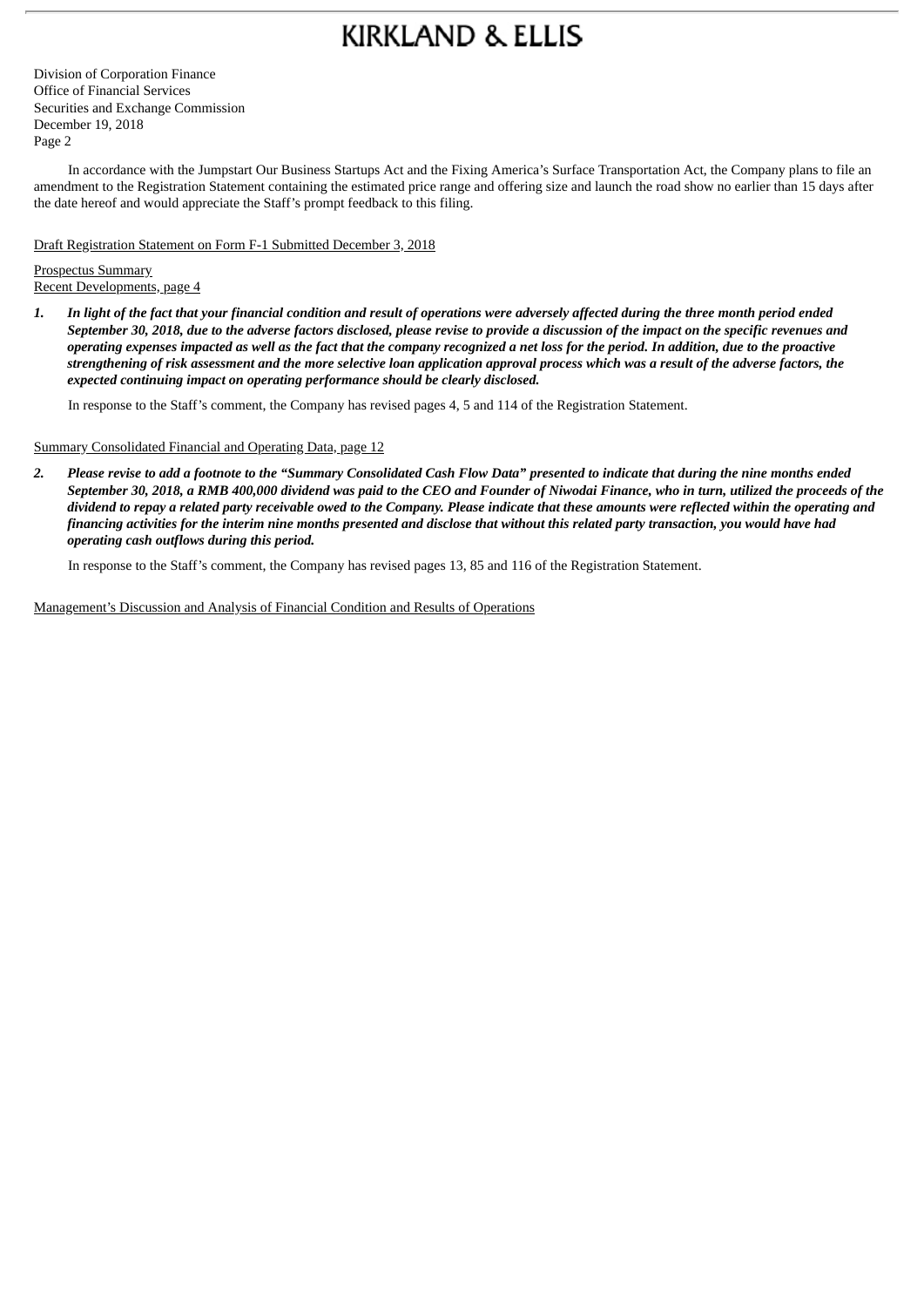Division of Corporation Finance Office of Financial Services Securities and Exchange Commission December 19, 2018 Page 3

Liquidity and Capital Resources, page 112

3. Please revise to disclose that the level of net payouts related to the quarantee liabilities has exceeded net revenues in the fiscal years 2016 and 2017 as well as in the interim nine month period of 2018. The contributions received from borrowers contributed to the guarantee payout fund during each of these periods were also less than the net payouts. In order for the reader to clearly understand the sources of and available funds utilized for the net payouts, please revise to provide a discussion which addresses the impact on liquidity and working capital given that the amounts contributed to the payout of funds were less than the net payouts to investors in the fiscal years 2016 and 2017 and the interim *period of 2018.*

The Company respectfully advises the Staff that Company has revised the disclosure on pages 115 and 116 of the Revised Draft Registration Statement.

#### **Management**

2016 Share Incentive Plan, page 169

4. Please revise to disclose the compensation expense recorded for the September share options issued and the compensation expense to be *recorded for the October share issuances, in light of the pending offering.*

The Company respectfully advises the Staff that Company is still in the process of assessing the fair value of the option granted in October 2018 with the assistance from an independent valuation firm, and the assessment will take consideration of the Company's value upon the initial public offering. The Company will disclose the compensation expenses to be recorded for the October share in the following submission once the evaluation is concluded and the value of October grants is determined.

In response to the Staff's comments, the Company has revised the disclosures on page 174 of the Revised Draft Registration Statement to include the compensation expenses recorded for option granted in September 2016.

Notes to Consolidated Financial Statements

Note 1. Organization and Principal Activities, page F-7

5. Please revise to disclose the accounting literature followed in the accounting for the Niwodai transaction as noted in your response to *comment 1.*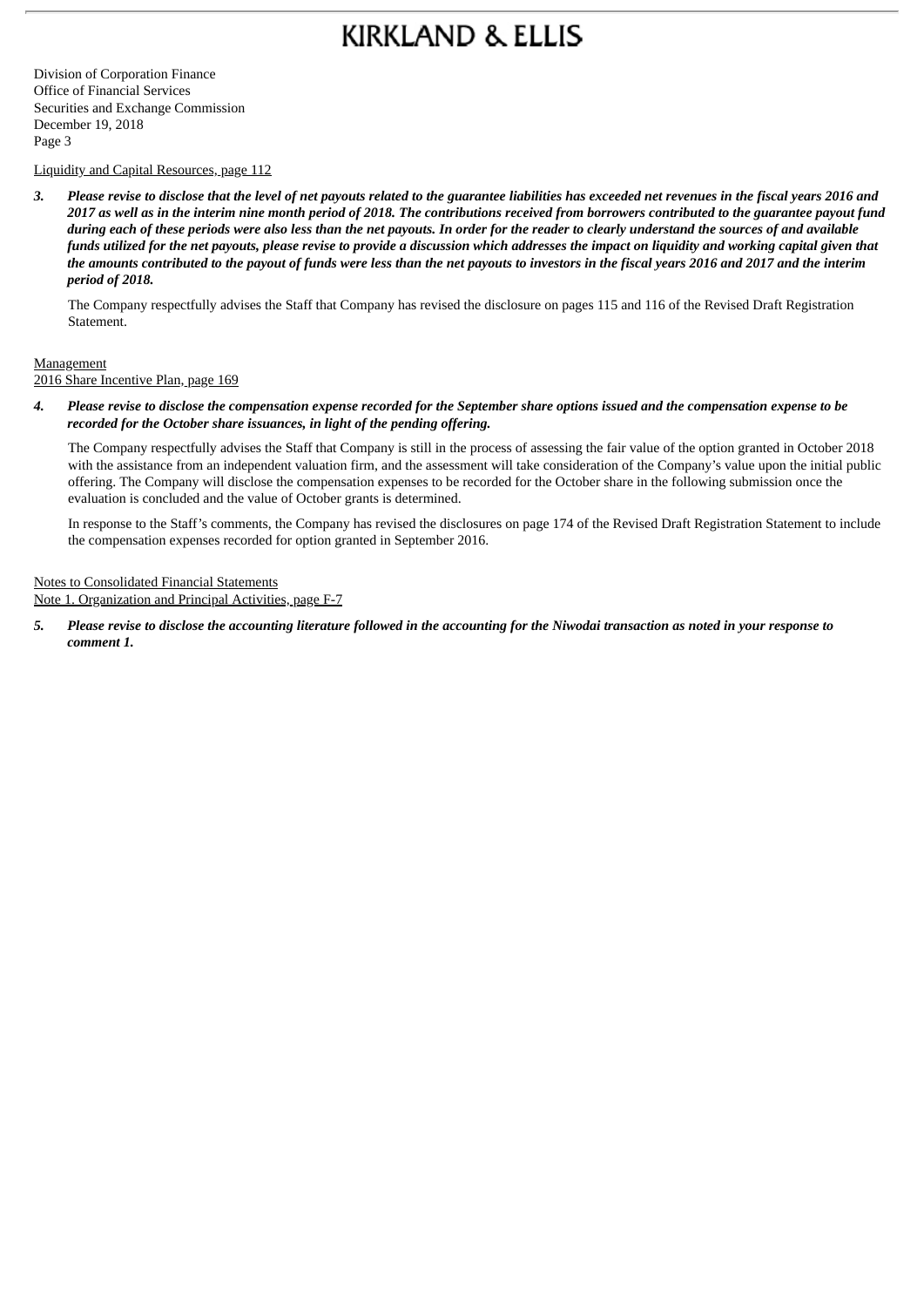Division of Corporation Finance Office of Financial Services Securities and Exchange Commission December 19, 2018 Page 4

> The Company respectfully advises the Staff that Company has revised the disclosure on pages 179 and F-7 of the Revised Draft Registration Statement.

Note 2. Summary of Significant Accounting Policies (j) Investor Assurance Program, page F-14

6. We note your response to comment 4 and revised disclosure that you did not recognize any assets in relation to service fees collectible from the old loans upon the 2015 Niwodai Finance acquisition as you believed that it was not probable to collect substantially all of the consideration related to the service fees due to the high default rate on the old loans. Please revise your disclosure to clarify that service fees collected from *all the loans are principally related to new loans facilitated by you.*

The Company respectfully advises the Staff that Company has revised the disclosure on page F-16 of the Revised Draft Registration Statement.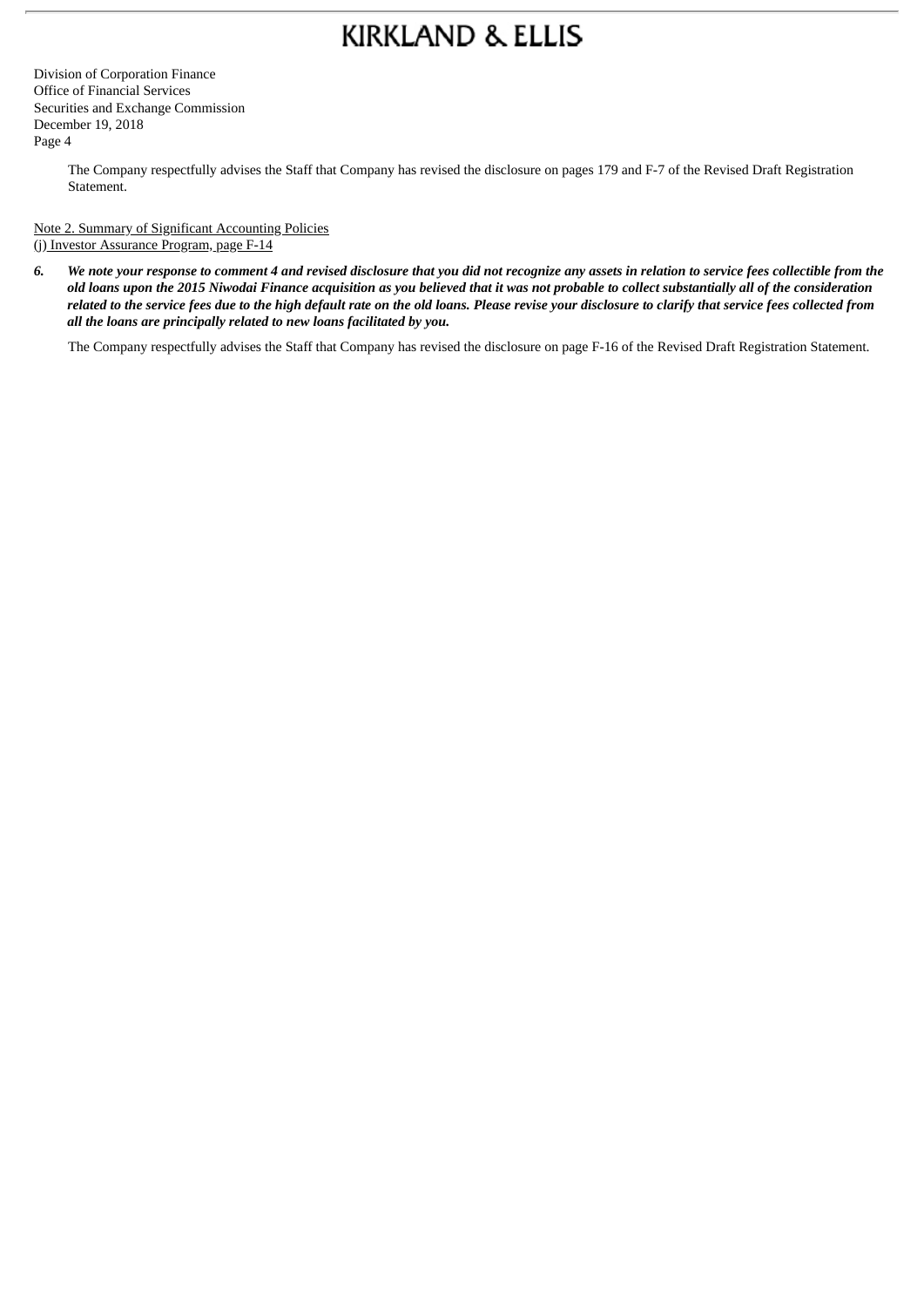Division of Corporation Finance Office of Financial Services Securities and Exchange Commission December 19, 2018 Page 5

7. We note your response to comment 4 and your revised disclosures on pages 102, F-14 and F-55 where you state that you set aside the service fees charged by Shanghai Caiyin into designated restricted cash accounts to be used to cover the principal and interest of defaulted loans on a portfolio basis. Revise your disclosure to clarify that you set aside subsequent collections of assets from the investor assurance program as well as incremental working capital amounts determined by you as necessary to satisfy liabilities for your investor assurance program to cover *principal and interest of defaulted loans on a portfolio basis.*

The Company respectfully advises the Staff that Company deposited service fees collected from Shanghai Caiyin into a designated account solely for the purpose of the payouts in relation to the investor assurance program. In other words, the contribution from borrowers are service fees that were collected by Shanghai Caiyin pursuant to the agreement entered between Shanghai Caiyin and the borrowers. On the other hand, the assets from investor assurance program were recognized initially at loan inception corresponding to the stand-ready liability recognized, which could be only a portion of service fees collectible by Shanghai Caiyin, or could also include additional service fees that are charged by Niwodai Internet, depending on the amount of the stand-ready liabilities recognized at the loan inception. Therefore, all the subsequent collection of assets from the investor assurance program are not necessarily set aside in the designated account for the investor assurance program to cover principal and interest of defaulted loans. The cash collection that is relevant to the investor assurance program and is set aside in a designated account is service fee that is collected by Shanghai Caiyin. However, the Company monitors and manage the fund in the restricted cash on a portfolio basis, and the Company will contribute its own working capital to the designated account if the available fund balance is not sufficient to cover the payout in a point of time.

In response to the Staff's comments, the Company revised the disclosure on page F-16 of the Revised Draft Registration Statement.

#### (k) Restricted Cash, page F-17

8. We note your response to comment 4 and your revised Restricted Cash disclosures on pages F-17 and F-58. Please revise the table to disclose *the amounts of both gross payouts and gross recoveries collected for the periods presented.*

The Company respectfully advises the Staff that Company has revised the disclosures on pages F-17 and F-57 of the Revised Draft Registration Statement.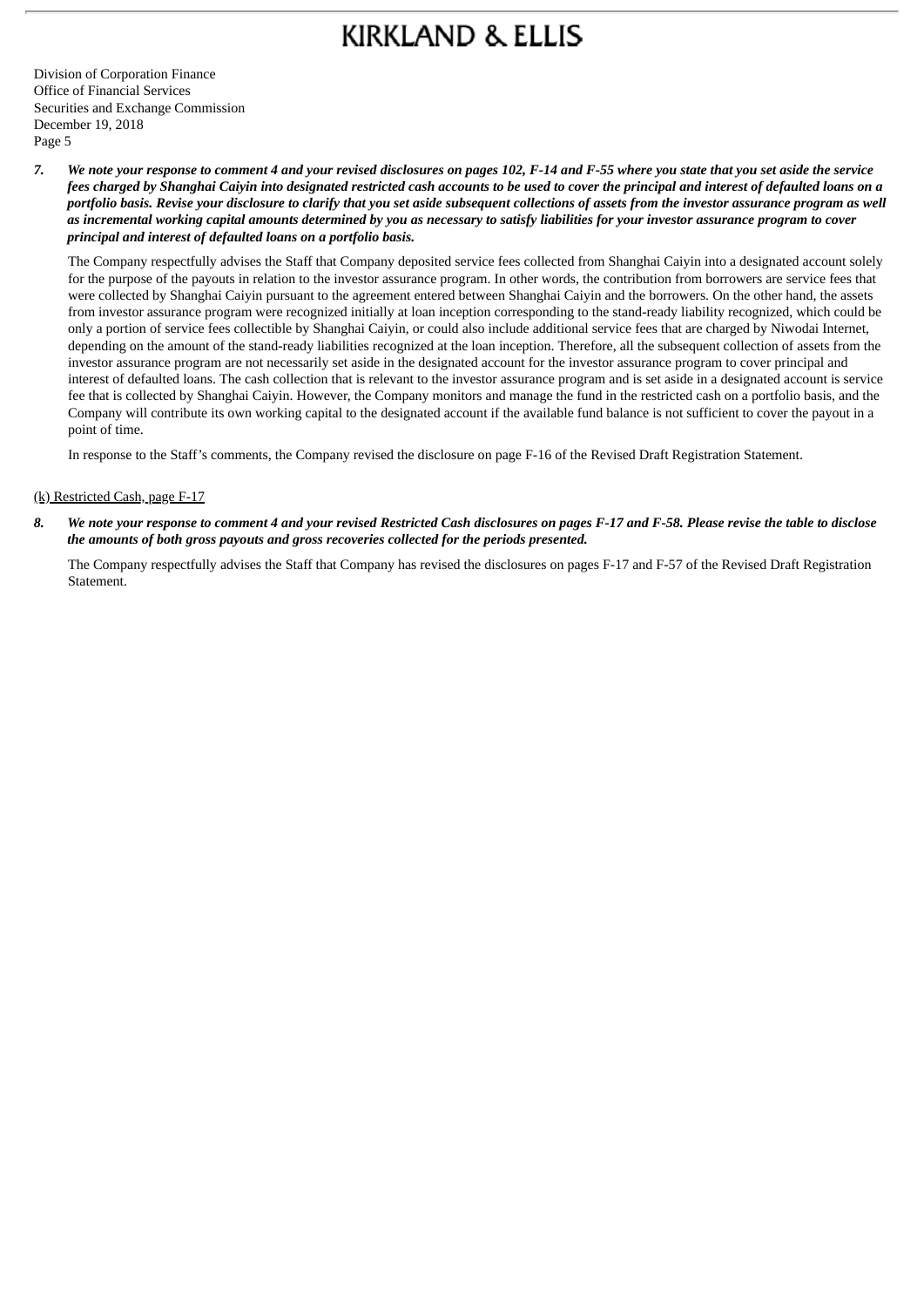Division of Corporation Finance Office of Financial Services Securities and Exchange Commission December 19, 2018 Page 6

9. We note your response to comment 4 and prior comment 8 of your letter of November 5, 2018. Considering the establishment of equal and offsetting assets upon recognition of the liabilities from the investor assurance program in accordance with ASC 460-10-55-23 and the related subsequent collection of these specific assets as disclosed on pages F-33 and F-55, please disaggregate contributions from borrowers in your restricted cash rollforward, for all periods presented, to separately disclose both collections of these assets that reconciles to the disclosures on pages F-33 and F-55 and incremental working capital contributions made by you to satisfy liabilities from the investor assurance program.

The Company respectfully advises the Staff that we have disaggregated contribution from borrowers in the restricted cash rollforward for all periods presented to show the collection and the incremental working capital contribution. In addition to the reason mentioned in the response to comment 7, the amount of the service fees charged by Shanghai Caiyin for the purpose of the investor assurance program is determined by the Company based on the availability of restricted cash balance within the program, and the charge rate of such fees does not vary from different loans, as the Company manages the investor assurance program on a pool basis. However, the assets from investor assurance program were recognized initially at loan inception corresponding to the stand-ready liability recognition under ASC 460, which is determined based on the net accumulated loss rate on corresponding batch of loans. Due to the aforementioned reasons, there is always a gap between the service fees charged by Shanghai Caiyin for the purpose of the investor assurance program and the amount of asset of investor assurance program that is recognized on the consolidated balance sheet at the inception of the loans. As such, the contribution from borrowers in the activity of restricted cash cannot be reconciled to the collection of the asset from investor assurance program.

We provide the following example of the journal entries under the investor assurance program. A loan with principal of \$100 is facilitated on the Company's platform and the expected net accumulative loss rate is 30% (no margin is considered for purposes of this illustration).

The Company records the following journal entries when the loan is originated between the investor and the borrower:

DR: Assets from investor assurance program \$30

CR: Liabilities from investor assurance program \$30

When Caiyin collects service fees from the borrowers (two scenarios)

Scenario 1:

| DR: Restricted cash                                          | $$40*$  | If the service fee collected by Caiyin is \$40, which is more than the assets from investor assurance program recognized:                              |
|--------------------------------------------------------------|---------|--------------------------------------------------------------------------------------------------------------------------------------------------------|
| CR: Assets from investor assurance program                   | \$30    |                                                                                                                                                        |
| CR: Contract assets related to loan facilitation service     |         | \$10                                                                                                                                                   |
| When Caiyin compensates the investors for the defaulted loan |         |                                                                                                                                                        |
| DR: Liabilities from investor assurance program              | \$30    |                                                                                                                                                        |
| CR: Restricted cash                                          |         | \$30                                                                                                                                                   |
| Scenario 2:<br>Niwodai Internet is used to make up the gap   |         | If the service fee collected by Caiyin is \$20, which is less than the assets from investor assurance program recognized, the service fee collected by |
| DR: Restricted cash                                          | $$20*$  |                                                                                                                                                        |
| CR: Assets from investor assurance program                   |         | \$20                                                                                                                                                   |
| DR: Cash                                                     | $$10**$ |                                                                                                                                                        |
| CR: Assets from investor assurance program                   |         | \$10                                                                                                                                                   |
| working capital to fund the investor assurance program.      |         | When Caiyin compensates the investors for the defaulted loan, since the balance of the investor assurance fund is depleted, the Group uses its own     |
| DR: Restricted cash                                          | \$10    |                                                                                                                                                        |

| working capital to fund the investor assurance program. |  |  |
|---------------------------------------------------------|--|--|
| DR: Restricted cash                                     |  |  |

| CR: Cash                                        |      | \$10 |
|-------------------------------------------------|------|------|
| DR: Liabilities from investor assurance program | \$30 |      |
| CR: Restricted cash                             |      | \$30 |

Represents "contribution from borrowers" in the restricted cash rollforward, which is the service fees collected by Caiyin and deposited into the designated restricted cash account

Represents the service fees collected by Niwodai Internet which are not deposited into the designated restricted cash account

Note 2. Summary of Significant Accounting Policies (g) Revenue recognition, page F-58

10. We note your response to comments 7 and 9 as well as your response to prior comment 15 of your November 5, 2018 letter. We also note that monthly service fees, which include facilitation services and post-origination service fees are due on the same day as the monthly repayment of principal and interest of the underlying loan. Considering that you present the outstanding principal of delinquent loans by product on page 90, please disclose outstanding contract assets and accounts receivable for monthly service fees consistent with your presentation on page 90 *for the periods presented.*

The Company respectfully advises the Staff that the contract assets and accounts receivables are a portion of service fees that are collectible from the borrowers that are allocated to the recognized facilitation and post-origination services, meanwhile a portion of collectible service fees are allocated to assets from the investor assurance program in accordance with ASC Topic 460 upon the inception of loans and a portion of collectible fees that are allocated to post-origination service will not be recognized until the corresponding post origination revenues are recognized during the tenure of the loans. Since the Company used assets retrospective method in adopting the ASC 606 the two years ended December 31, 2017, the Company was not able to account for the contract asset on an individual loan basis for all loans that were facilitated by the Company from the inception of the business, considering the large amount of loan contracts that were facilitated. Alternatively, the Company allocated such service fees on a collective basis, i.e. grouping by a batch of loans with the same origination period and the same maturity date when applying the new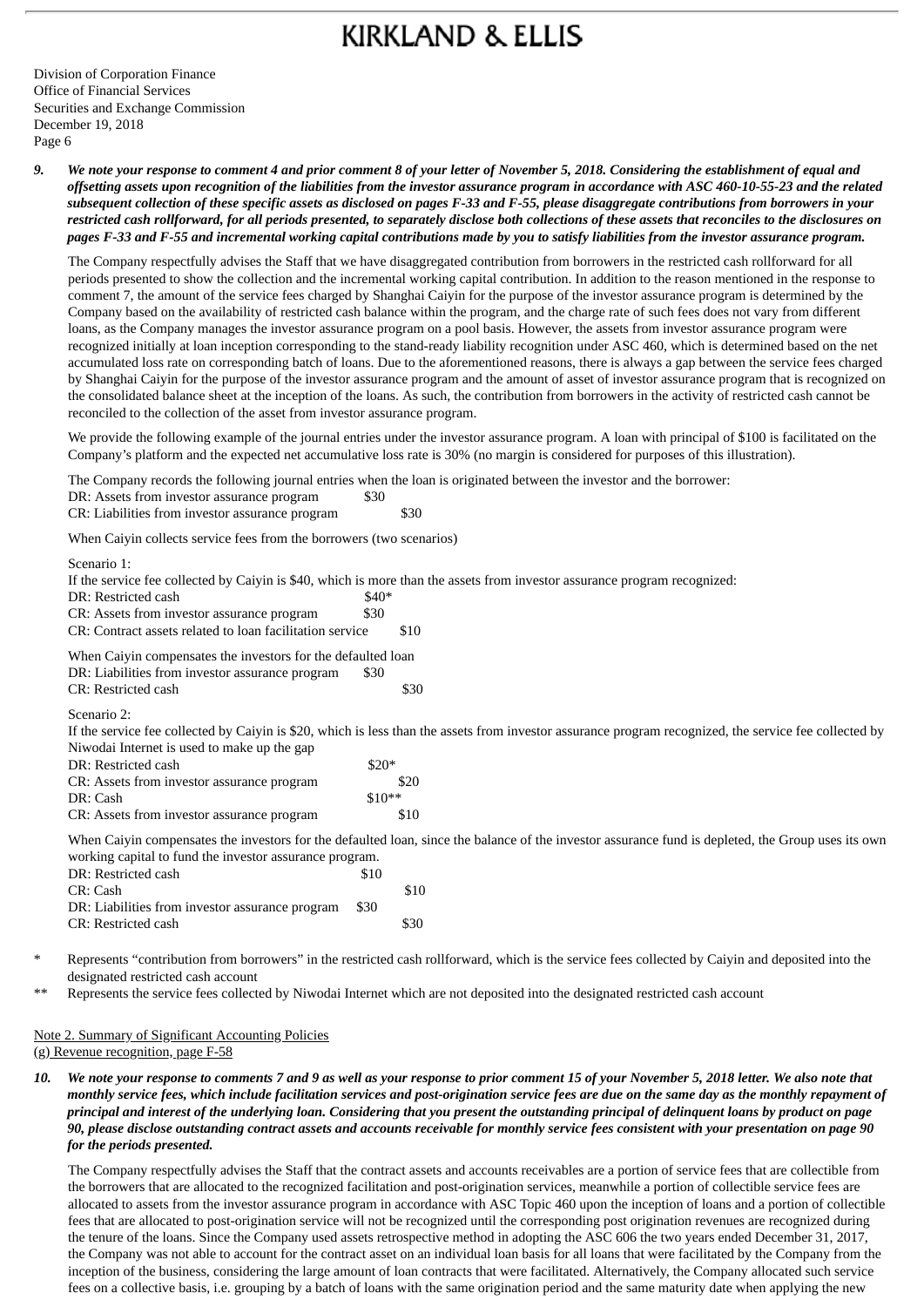revenue standards.. Therefore, the way that the contract assets are accounted for makes it impracticable to identify and determine the amount of outstanding contract assets and accounts receivable at such a detail level as the presentation of the delinquent loan balances on page 90, which requires accounting for the contract assets and accounts receivables on an individual loan basis. In addition to that, the allowance for uncollectible contract assets is determined based on estimates, historical experience and other factors surrounding the credit risk of specific customers which is essentially the expected net accumulated loss rates used in determining the fair value of guarantee liabilities under each product type, rather than determined based on the aging of the outstanding principal of delinquent loans by product. Therefore, the Company believes that disclosing the contract assets alone by aging bucket in the same manner as the loan delinquencies were disclosed on page 90 is not meaningful to the users of the financial statements.

In response to the Staff's comments, the Company has revised to add the disclosures on Page 94 of the outstanding monthly service fees of delinquent loans by product in the same manner as loan delinquencies were disclosed on page 90 of the Revised Draft Registration Statement. The Company further respectfully advises the Staff that the allowance of contract assets and accounts receivable at respectively period end cannot be reconciled to the outstanding monthly service fees as presented on the tabled added manly due to following reasons: (i) the monthly service fees disclosed also includes the service fees on loans assumed from Niwodai Finance in relation to the 2015 Acquisition, which is not considered as contract assets and accounts receivable on the consolidated balance sheet; (ii) the table added represents the actual service fees that are delinquent as of respective date, while the allowance represents the total expected uncollectible contract assets and accounts receivable during the entire life of respective loans.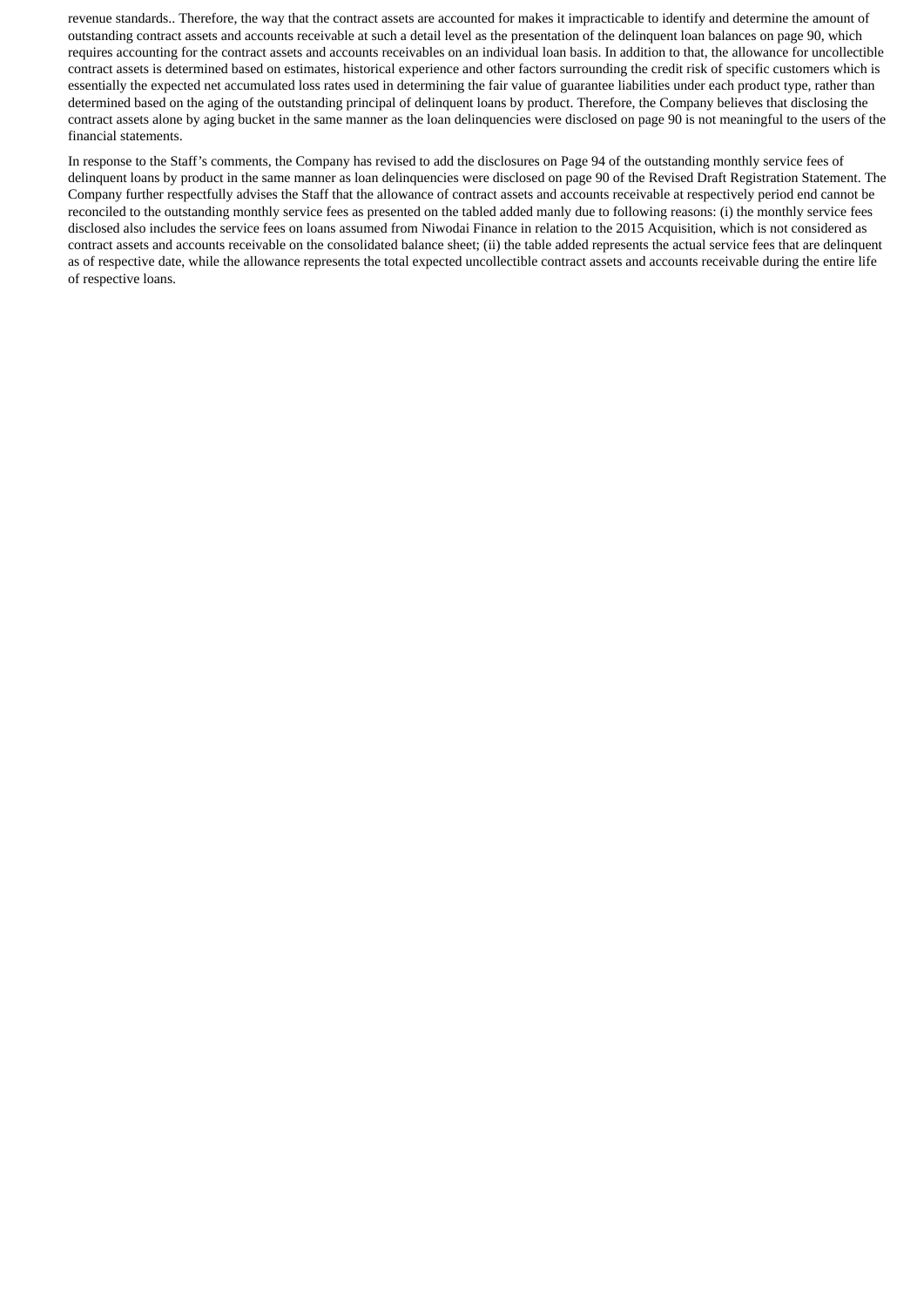Division of Corporation Finance Office of Financial Services Securities and Exchange Commission December 19, 2018 Page 7

### Note 4. Liabilities From Investor Assurance Program, page F-64

11. Please revise to provide information in regard to the "Other Guarantees" reflective of the activity during the interim periods presented, similar *to the information presented in Note 6 to the audited financial statements on page F-35.*

The Company respectfully advises the Staff that the Company has revised to add the disclosures on other guarantee liabilities on page F-64 of the Revised Draft Registration Statement.

#### Note 8. Related Party Transactions, page F-66

12. Please revise to disclose whether the Company paid another dividend, subsequent to September 30, 2018, to the Chairman and Founder of the Company, upon which the proceeds were utilized to repay the RMB 119,572 receivable from Niwodai Finance outstanding at September 30, *2018.*

The Company respectfully advises the Staff that as of the date of this response letter, the Company did not pay any dividend subsequent to September 30, 2018 to any shareholders of the Company. The receivable from Niwodai finance outstanding as of September 30, 2018 is expected to be settled using the working capital of Niwodai finance itself.

In response to the Staff's comments, the Company has revised the disclosures on page F-67 of the Revised Draft Registration Statement.

*\* \* \**